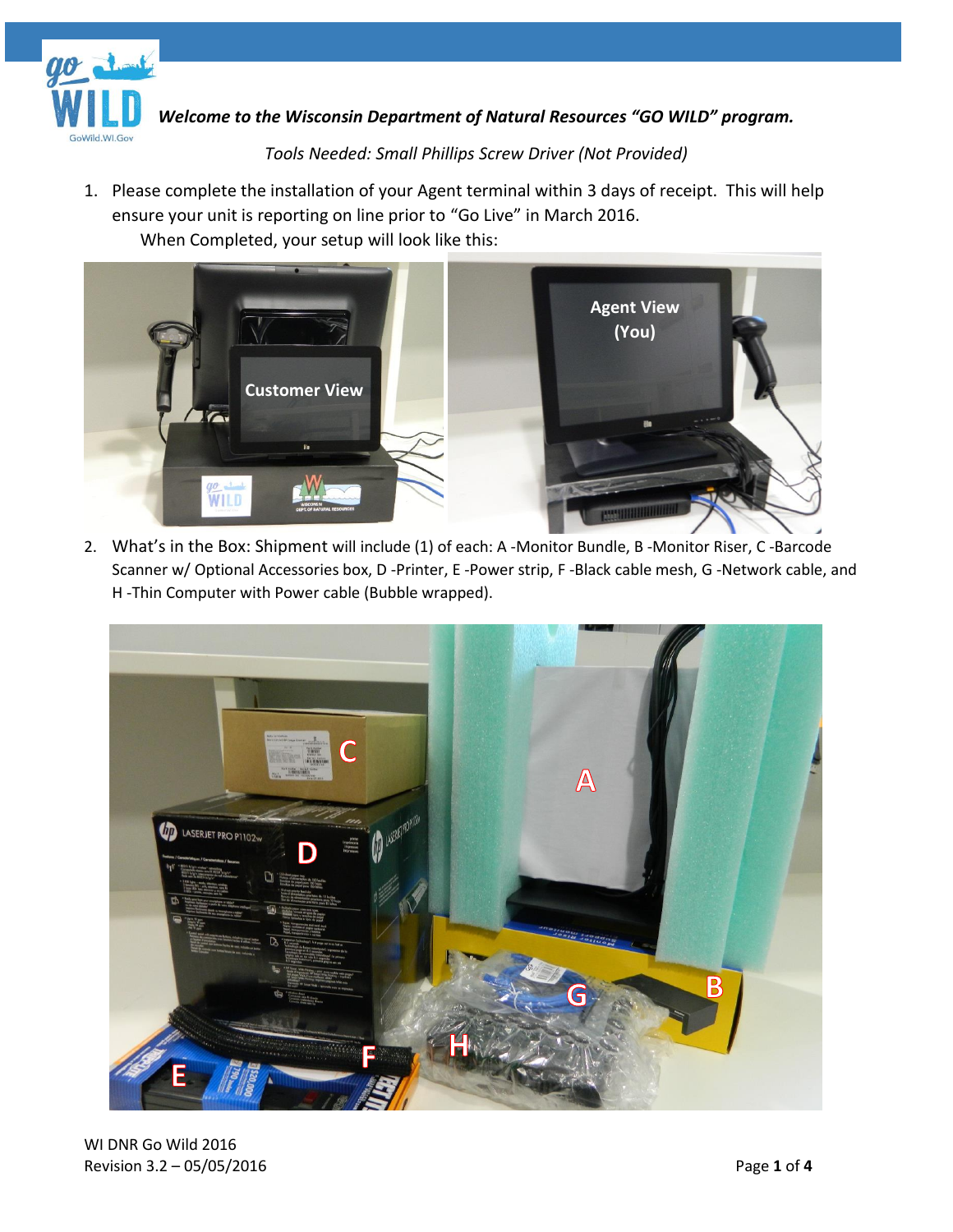- 3. Set aside Power Strip, all items will be plugged in as part of the last step. **Do Not Power on any items until the full unit is assembled.**
- *4.* Open the Barcode Scanner box and remove handheld scanner and attached holster. The Scanner is designed to attach to the side of the large monitor. The monitor-holster attachment is on the scanner. *\*Optional Accessories included: Unassembled Scanner Stand (Not Required), Spare Screws, and Zip Ties.*
- 5. Remove the Monitor bundle from the foam packaging enclosure. Remove Plastic & Paper screen protectors from the small and large monitors.



6. Locate the holster attachment space on the rear, right side of large monitor with (2) screws provided. Using your small Phillips Screwdriver, Remove these screws and set aside.

7. Install holster to the large monitor using the screws you set aside. The barcode scanner will hang below the holster, with the front of the unit facing the customer and the handle facing you, the agent. Should a replacement screw be needed, please see the optional accessories box noted in step 4.

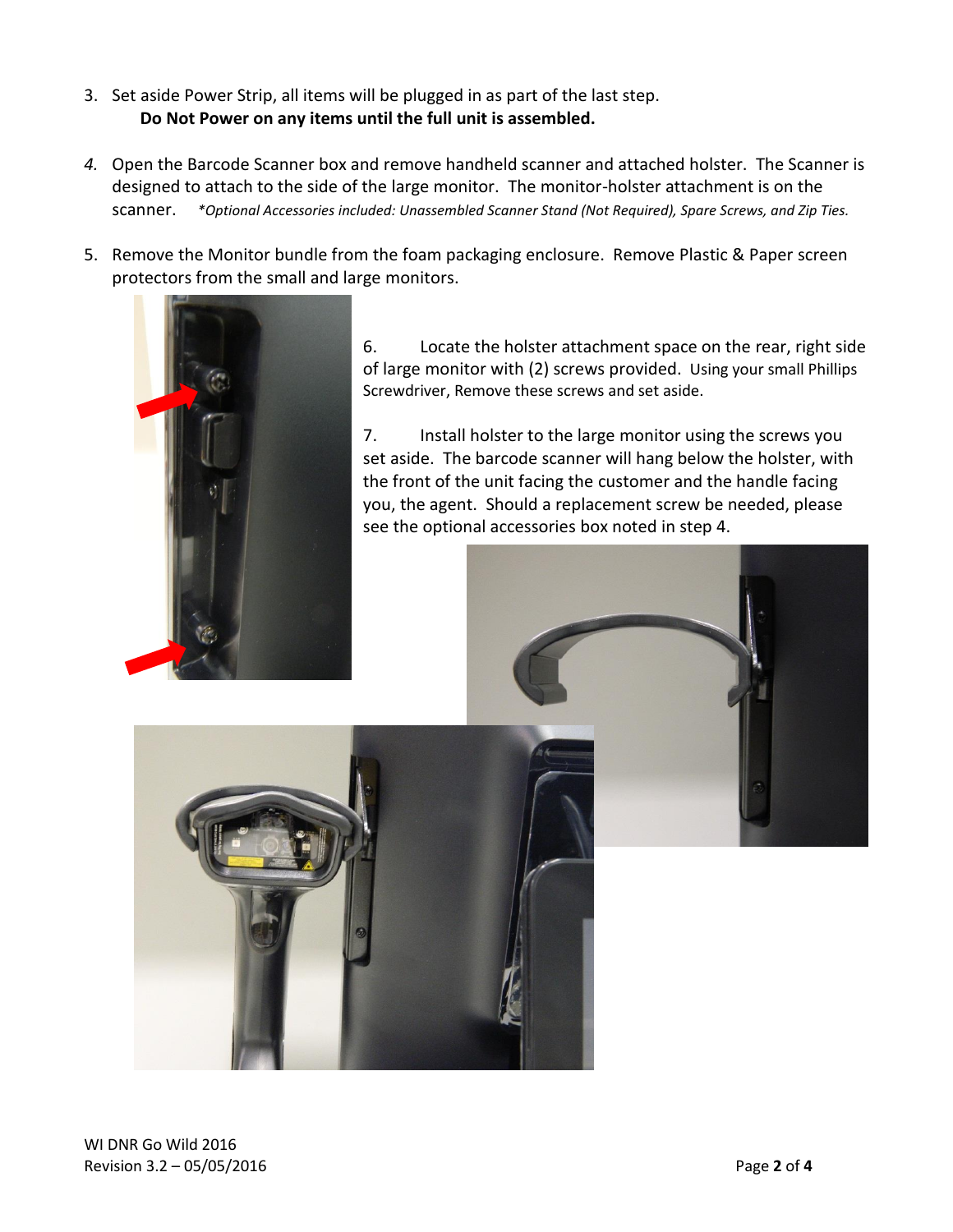- 8. Unbox monitor riser and set where Terminal placement is desired (Note: DNR Go Wild Logo should face customer, Open side will face you/Agent). Place the Monitor bundle with holster attached on top of the riser with the Large Monitor facing you.
- 9. Unpack Thin Computer place unit to the rear of the stand with ports facing you. Attach all monitor cables to the corresponding ports according to the numbered labels. Use the lower Port 4 connections for the monitor cables (No difference Left or Right).



Attach blue network cable to port 1 and round computer Power cable to port 5 as seen below: (if wireless is your only option, the blue network cable is not required)



10. Unbox printer and place in convenient location – See enclosed Printer instructions for additional details. Printer will connect to Thin Computer in Port 4. Connect the barcode scanner to the other Port 4 that is available (See Above).

Printer Scanner

Step 10: